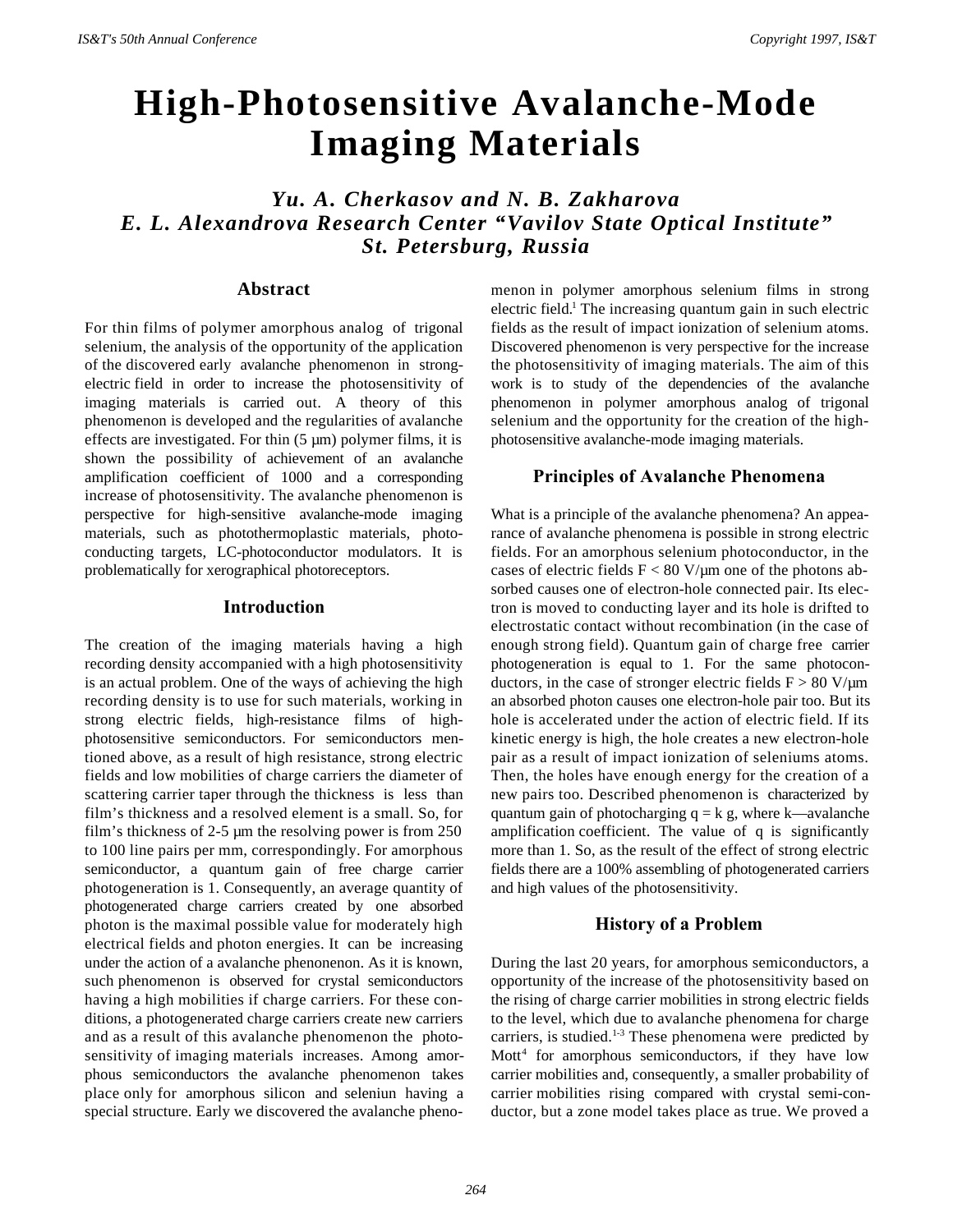existence of zone model for amorphous selenium.<sup>5</sup> Therefore, for this material we began to look for an avalanche phenomena in strong electric fields. In addition, for n-p heterotransition of amorphous seleniums we achieved a amplification coefficient of  $40<sup>1</sup>$  Also, in the case of high photon energies, which are in 2.5 times or more then energy gap of semiconductor, we discovered a charge carrier multiplication in 3 times at photon energy of 11 eV.<sup>1</sup> The impact ionization in selenium films in strong electric field having a avalanche coefficient of 100 are described in work,<sup>2</sup> and avalanche-mode amorphous layers having a coefficient of 1000 are studied.<sup>3</sup>

### **Avalanche-Type Structure of Imaging Material**

What are the requirements for the achievement of avalanche phenomenon for charge carriers? There are four requirements. One of them is the fulfillment of a zone model. A second is an exceeded drift mobility, for example the hole mobility over electron mobility. A third is a presence of the barrier layers in order to eliminate the injection of charge carriers from a contacts. A fourth is an optical signal recorded to diminish of electric field needed for avalanche phenomenon. First and second requirements are fulfilled for polymer amorphous analog of trigonal selenium. For it a charge carrier mobility is a zone character.<sup>1</sup> In distinction from hopping carrier transport, the charge carrier are able to acquire an energy, which is need for the impact ionization of selenium atoms. Also, the hole mobility is more than electron mobility. So, a condition of high-speed kinetic of avalanche amplification takes place. In the opposite case, the avalanche amplification is realized simultaneously for electron and for holes and resulted effect of contrary streams is relaxated. Others two requirements denote a special structure and its working regime. Let's consider a structures of the imaging material, for which four requirements mentioned above are fulfilled. There are two types of the structures: the structure having a free charged surface and the sandwichstructure. A first of them is as a xerographic photoreceptor, photothermoplastic material and a photoconducting target, a second—for a light modulator LC-photoconductor. A polymer amorphous selenium layers are coated using vacuum thermal stable evaporating having ruled temperatures of melting and vapour, of coating rate and conditions of molecular structure's stabilization.<sup>6</sup> The structure is based on a glass substrate having transmitting conductive coating of 100 nm, first barrier layer of 20 nm, amorphous Se layer of 1.9 - 4.0 µm, second barrier layer and electrostatic contact. If to the first structure, a voltage of any hundreds volts is impressed, into seleniums layer a strong electric field is applied. This electric field is able to implificate the photogenerated charge carriers. So, the conditions for avalanche phenomenon are achieved. On the surface of imaging material, as a result of action of light a potential

(charge) relief is created. This relief is reading by means of electrostatic or optical detector. The quantum gain is measured according the method described.<sup>1,6</sup> In the case of red-sensitive, the layers of Se-Te doped As are added: the Se-As-layer of 10 nm, the SeTe (17%) As layer of 50-120 nm and SeAs + 5%As layer. For the photothermoplastic imaging material, a organic deformed layer based on styrene—polyvinylcarbazole (PVC) is added.

#### **Experimental Results**

As shown in our last investigations, the properties of amorphous selenium, which are due to the appearance of the avalanche effects, are depended on the selenium structure.

They are most likely for amorphous form of trigonal selenium, which is consists of a spiral molecules, and they are not realized for amorphous form of monoclinic selenium, which is as an 8-atomic ring molecules. Let's consider the experimental results concerned with the realization of the avalanche phenomenon. For structure having a free charge surface, the dependencies of quantum gain of photocharging q from the electric field E and from the selenium layer's thickness d are studied. The q vs d for  $E = const$  is characterized by logarithmic relationship. So, in the case of electric field of 120 V/ $\mu$ m for d = 2  $\mu$ m q = 8, for d = 4 q = 30, in the case of the electric field of 140 V/ $\mu$ m for d = 2  $\mu$ m q = 40. The dependence mentioned above takes the form of q is equal to d in degree of  $a(E)$ , where  $a(E)$  is a slope of function  $q(d)$ . From given dependence it is seen, that for  $E =$ 140 V/um the value of  $q = 1000$  can be achieved for  $d = 5$ µm, i.e. for smaller thickness than in work. <sup>3</sup> The dependencies of light and dark current vs voltage are studied too. The light current vs voltage (for film's thickness of  $2 \mu m$ ) is described a curve characterized by three sections. At the first section (from 0 to 60 V) light current is increasing with the increase of voltage and then it is saturated. At the second section (from 60 to 180 V) it is voltage-independent. At the third section (from 180 to 260 V) the light current is exponentially increasing (in 100 times) as a voltage linear increasing. A dark current is also exponentially increasing (in 1000 times) with voltage rising over third section. Over third section the avalanche phenomenon is observed. In order to establish the nature of phenomenon under investigation nature is studied the dependencies of induced surface charge vs voltage using a flight-time method<sup>6</sup> for electron and hole drifting. In the case of electron drifting the saturation is absent, for hole drifting the saturation is present and it is followed by exponential increasing of q. From the dependence of quantum gain of photocharging q vs film's thickness d can be defined a hole and electron ionization rates. They are exponential dependent from electric field. For polymer amorphous analog of trigonal selenium, the hole ionization rate is equal to  $6300 \text{ cm}^{-1}$ , and the electron ionization rate is  $130 \text{ cm}^3$ , i.e. the hole ionization rate is more than electron rate. Let's estimate the electric field